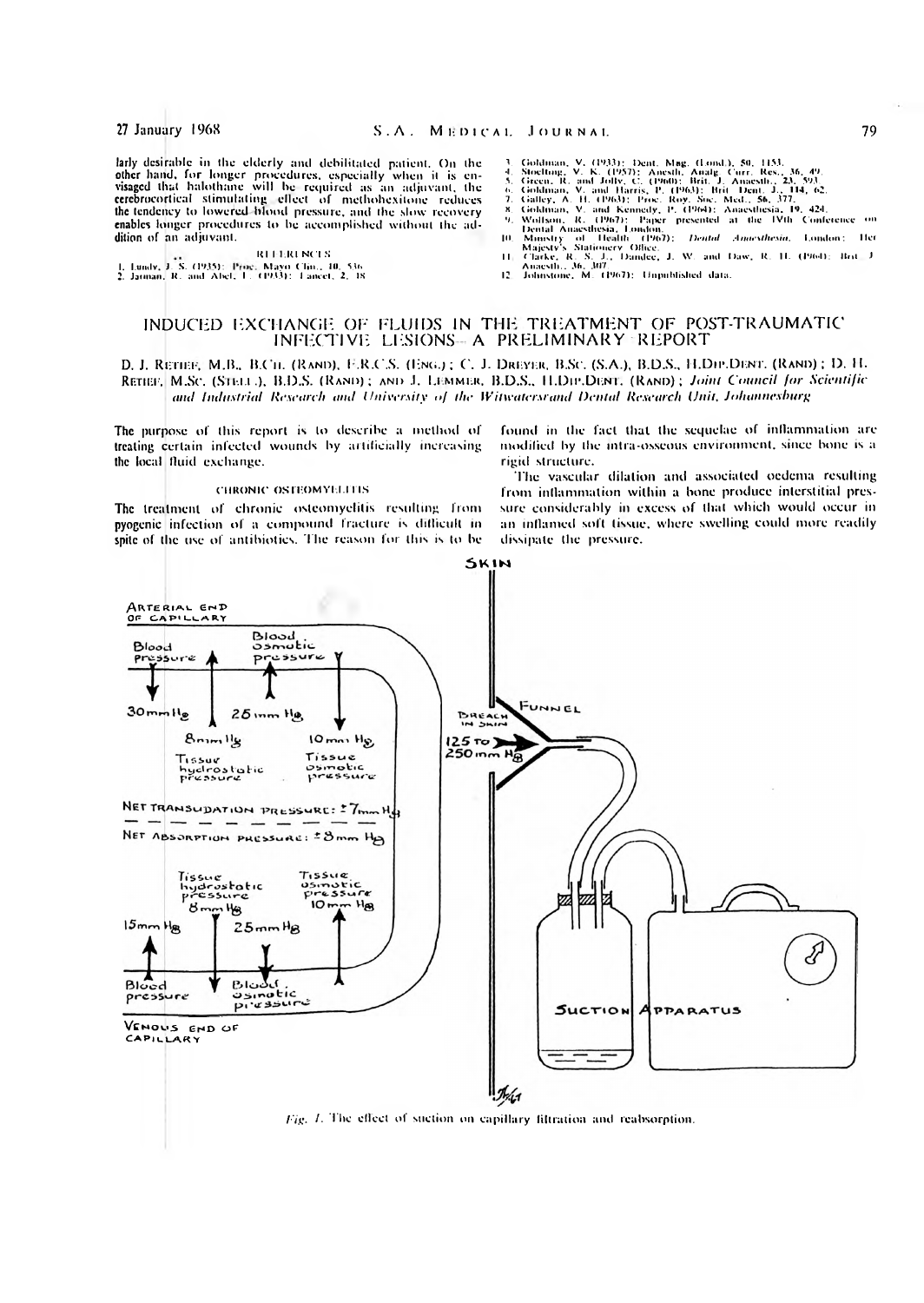This unusual pressure, together with infection, leads to early thrombosis of endosteal vessels and loss of vitality of bone. The dead bone eventually becomes surrounded by granulation tissue and pus-containing cavities, and sequestra may form. Sinuses are frequently present, which continuously or intermittently discharge pus.

The tissue debris and bacteria blocking the canaliculi of the unsequestrated and sequestrated dead bone, play an important part in maintaining the infection.

At present the treatment of chronic osteomyelitis is based upon immobilization, control of infection with chemotherapeutic agents, adequate open drainage, and removal of infected bone and inflamed granulation tissue.

Were the means available, it would be of value to be able to supplement these measures by improving the immune response with specific immune sera, raising the concentration of antibiotic at the site of the lesion for a sufficiently long time, and inducing improved drainage.

The treatment method to be described is primarily designed to improve drainage and enhance transudation through the infected area by eliminating stagnant fluids in bone; in addition it also allows unhindered access of circulating antibodies and antibiotics to the infected site.

#### RATIONALE AND METHOD

According to Starling's hypothesis, tissue fluid exchange is governed by hydrostatic and osmotic pressures (Fig. 1). The vasodilatation of inflammation disturbs the natural balance of these pressures, favouring the flow of fluid into the interstitial compartment and out through any break in the surface. The raised osmotic pressure due to the breakdown products in a wound lends to enhance this outward flow; this is the mechanism of natural drainage of septic lesions.

Any method of artificially inducing increased drainage from an osteomyelitic cavity can only benefit the patient by hastening the elimination of pus and debris, particularly from the otherwise inaccessible canaliculi of the dead bone, and by increasing the inllow of circulating antibacterial agents. Induced drainage can be achieved by subjecting the affected tissue to negative pressure by covering it with a well-fitting cup connected to a suction pump.

The size of the sinus and the state of the surrounding tissues determine the size of the cup, which should be fitted so that its edge lies as much as possible on healthy skin. A suitable cup can be made from a plastic funnel which is easily trimmed to give a close fit to the skin, is cheap and can be sterilized. The stem of the funnel is connected to the suction pump by a length of stout rubber tubing (Fig. I).

In the clinical trials carried out by two of the authors (C.J.D. and D.J.R.) suction treatments were done at weekly intervals because some concern was felt that the soft tissues might break down under too frequent suction applications. Weekly treatments were also convenient for outpatients.

Each treatment lasted for 10 minutes. In some cases a negative pressure of  $-250$  mm. Hg was maintained for the full period; in other cases this negative pressure was applied for 2 min., and then raised to  $-125$  mm.Hg for the remaining 8 min. At the end of the 10-minute period the pressure was gradually raised to atmospheric pressure.

This treatment produced a flow of fluid, often bloodstained. from the tissues into the osteomyelitic cavity. There was no frank haemorrhage from the granulation tissue that was present in some cavities; indeed, at the end of the treatment the exposed granulation tissue was covered with a good blood-clot.

Contrary to expectation, the skin under the cup showed no changes beyond oedema and occasional pclcchiac.

### ILLUSTRATIVE CASE REPORTS

Case 1

An adult male sustained a compound fracture of tibia and fibula, which was treated by surgical debridement and immobilization in plaster of paris (Fig. 2). Seven weeks later the bone was found to be protruding through the skin. An open reduction was performed and the limb once



Fig. 2. Anteroposterior view of tibia and fibula after initial treatment.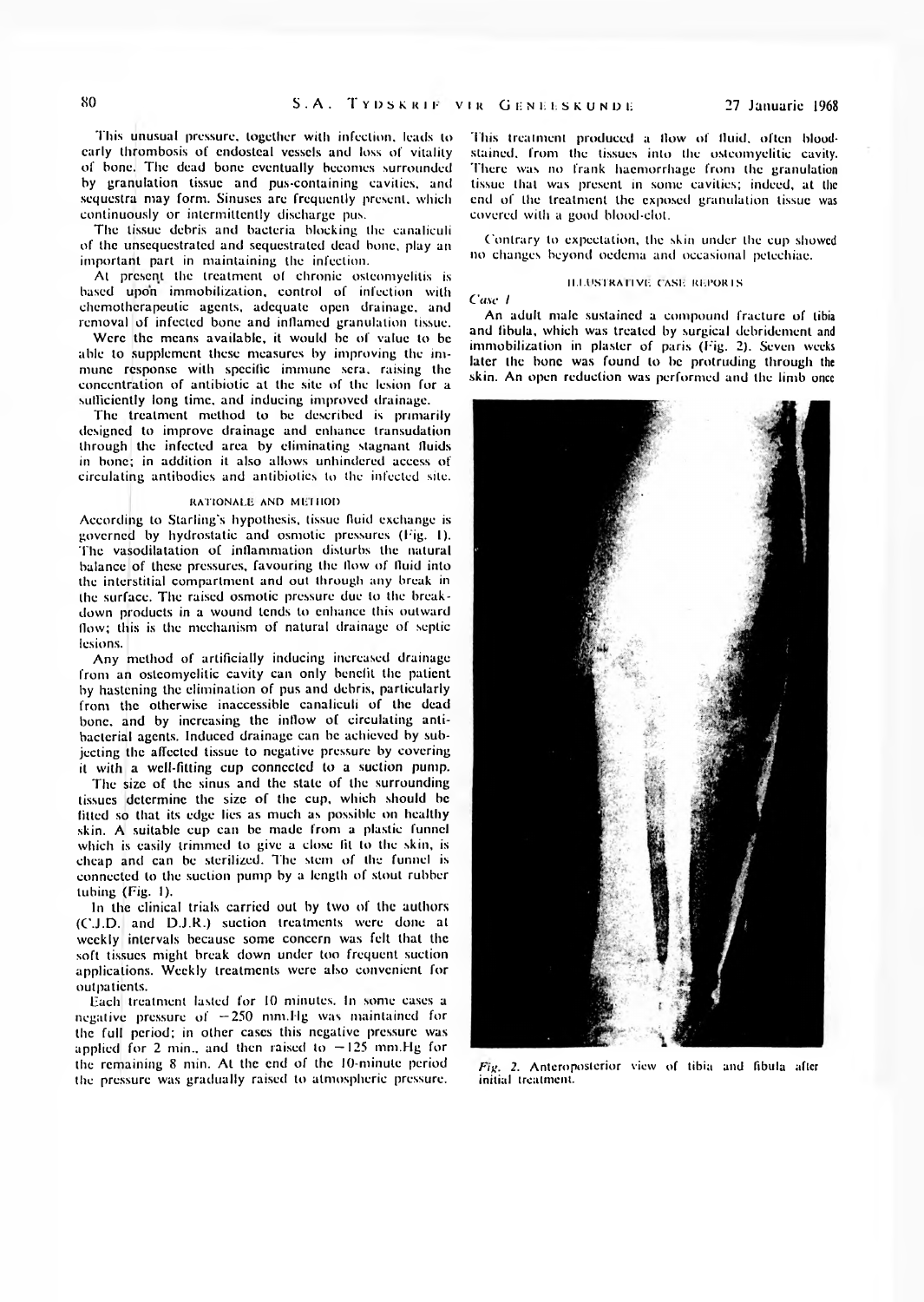igain immobilized in plaster of paris (big. 3). The open wound was packed with Vaseline-gauze, and antibiotic treatment was started.

*Fig.* J. Anteroposterior view of the same patient as shown in Fig. 2 after open reduction. Sepsis persisted.

Six weeks later there was no sign of improvement of the osteomyelitis and there was a discharging sinus. Antibiotic treatment was stopped at this time and suction treatment instituted at weekly intervals. After 5 months there was no evidence of sepsis, and when the plaster was removed the bone fragments were found to be well united (Fig. 4).

As a further means of encouraging fluid transudation and drainage, the osmotic pressure of the cavity may be increased by packing a pectin gel into the defect.

The gel is a compound of high molecular weight, which when in contact with moist tissue gradually alters to a sol and then becomes hydrolysed into soluble smaller

molecular weight products. It is assumed that the resulting increase in osmotic pressure aids the Mow of fluid from the surrounding tissues.

treatment. The pectin gel may also be used as a vehicle for local

*Fig. 4.* Anteroposterior view of the leg of the same patient as shown in bigs. 2 and 3, after five months of

antibiotic application; and it is possible that the effective concentration of antibiotic introduced in this way is maintained for a longer time than if the topical antibiotic is used in liquid or powder form.

One *2*

An adult male was admitted to hospital with a compound fracture of the right tibia and fibula, and avulsion of the infrapatellar ligament. The limb was immobilized in plaster of paris and the infrapatellar ligament was repaired.

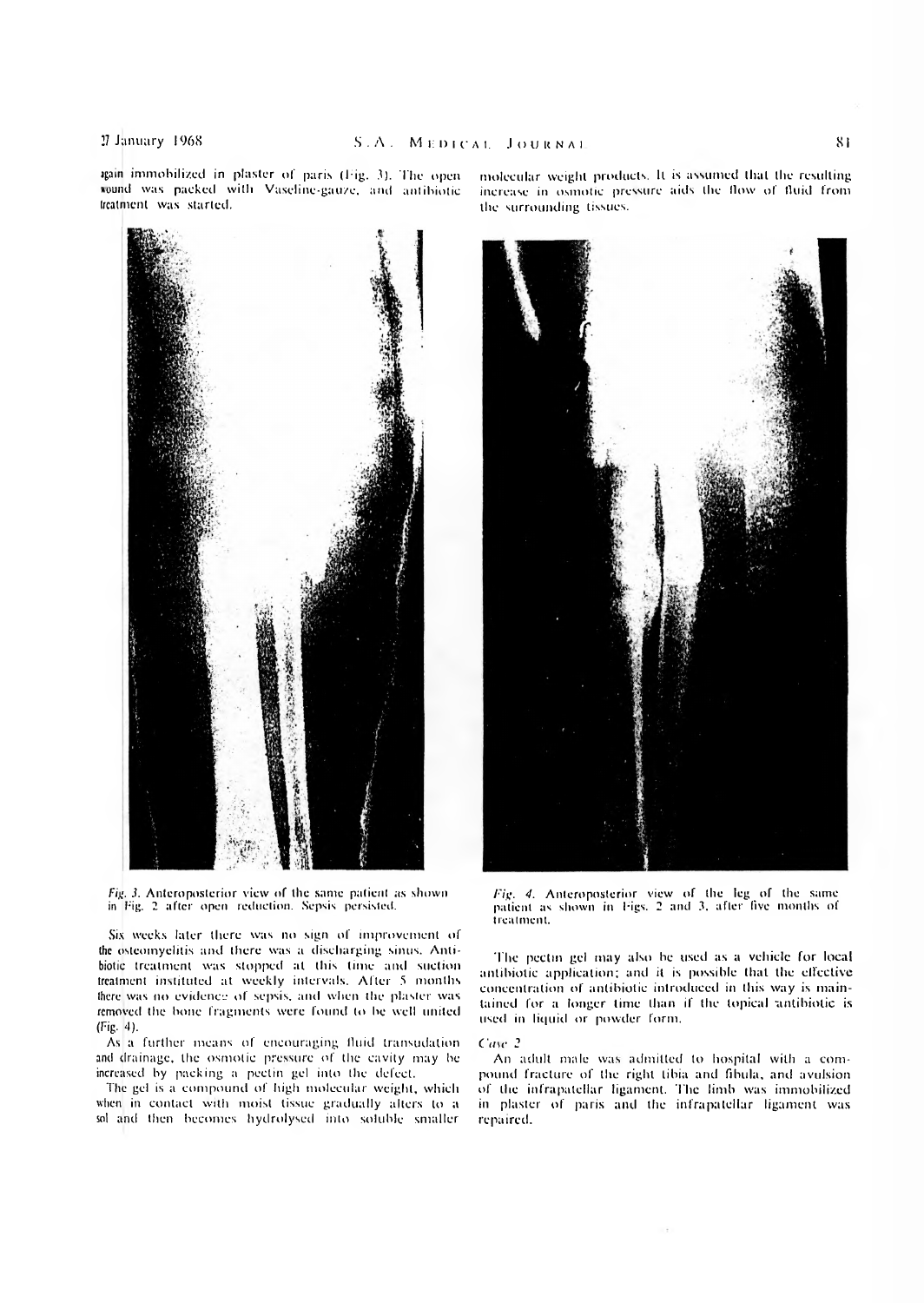Three months later a sliding bone graft and plating of the tibia were carried out and the limb was re-immobilized. Three months later, because a discharging sinus had developed. the plate and screws were removed without disturbing the bone graft. The wound was packed and shortly thereafter the patient was discharged from hospital, but returned once a week for dressings which were done through a window in the plaster.

When the plaster was removed after 3 months, although satisfactory clinical union of the fragments had occurred, there was sepsis and a discharging sinus.

Pathological rcfraclurc of the tibia occurred 3 months after removal of the plaster cast, by which time the sinus had become a cavity some  $3$  in. by  $\frac{1}{4}$  in. in size, with non-vital bony walls (Figs. 5 and 6).



*Fig.* 5. Anteroposterior view of tibia and fibula, showing a pathological fracture of Ihc tibia.

Weekly treatments by suction were started, and the cavity was dressed periodically with pectin gel incorporating an antibiotic (Lincocin). No systemic antibiotic was used, and the limb was not re-immobilized.

Three weeks later the patient stated that the leg was much more comfortable; regional lymphadenitis was no longer present. Within 6 months the entire cavity, except



Fig. 6. Lateral view of the same leg as shown in Fig. 5.

for a small portion of its base, was lined with epithelialize granulation tissue, and clinical union had taken place lo the extent that the patient was allowed limited use of the limb (Fig. *1).*

In both cases described above, systemic antibiotics wen discontinued when the suction treatment was started.

In the 2 cases described and in others treated similarly, it was striking that the granulation tissue became epithelilized from the edges of the wound much more rapidly than was expected.

### *Septic Arthritis Case 3*

One case of septic arthritis was also treated by suction in a manner similar to that described above; the treatment was not supplemented by pectin gel packing.

An adult male was admitted to hospital with septi